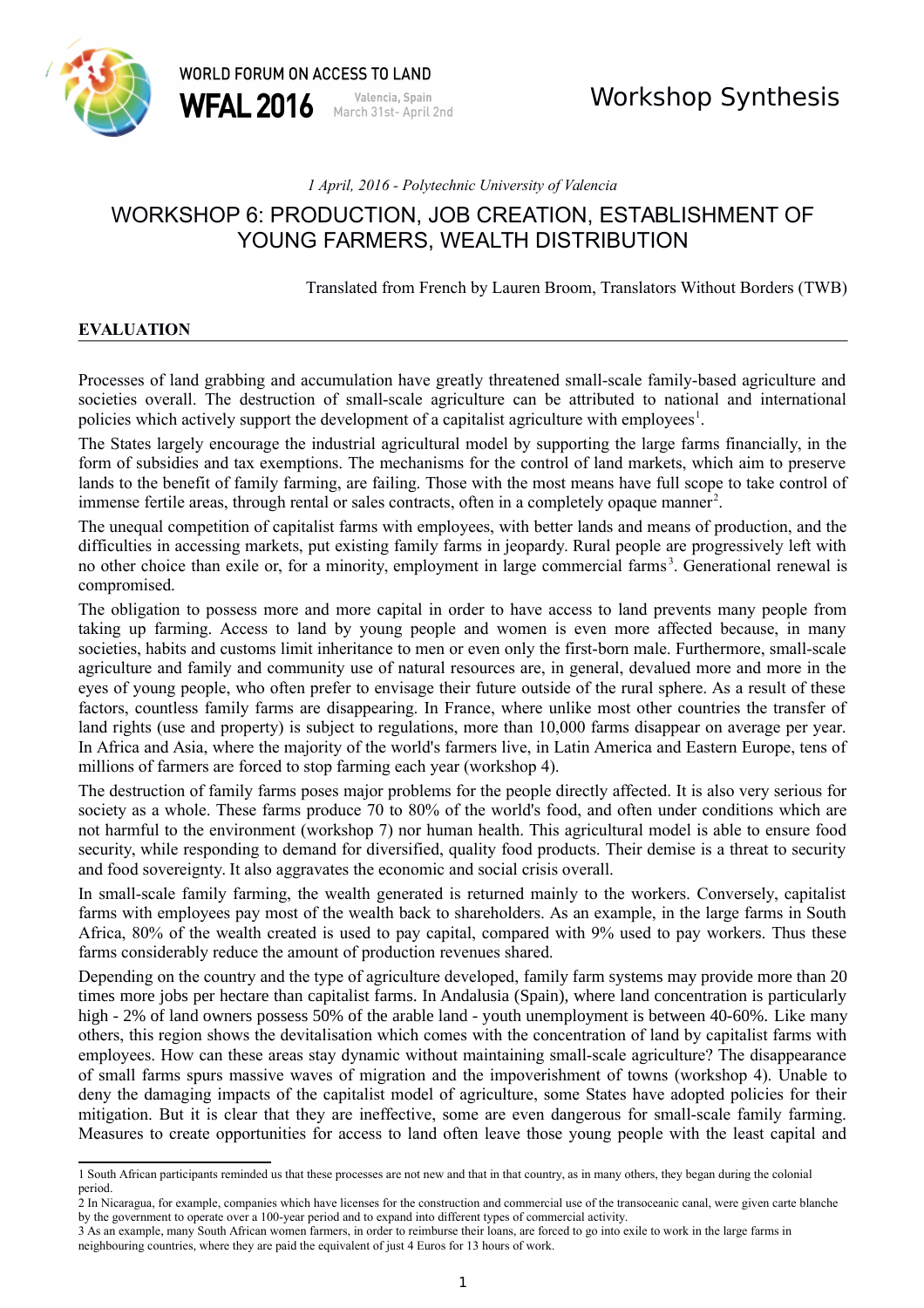without access to credit, in the position of being unable to settle in farms. Credit access programs (particularly for women) require recipients to accept conditions (purchase of GMO seeds, pesticides...) which reduce their decision-making autonomy, prevent them from implementing ecological agriculture systems and increase their vulnerability to climate hazards. Sometimes, aid allocated on an individual basis enables family farms to survive, but does not enable the development of their means of production, to cultivate and produce sustainably. The overall insecurity of rural people also takes in agricultural workers, whose working conditions are very often extremely difficult.

The disappearance of small-scale agriculture and other family/community uses of natural resources is a threat to humanity. The spread of the capitalist model of farming with employees reduces the number of people working in agriculture and the amount of revenues shared. Rural family farming offers the best advantages for the production of quality food in sufficient quantities and to generate employment and economic activity which would guarantee a dignified and happy life for most rural people. It is a matter of urgency that public policies which privilege family use of natural resources, and in particular rural agriculture, be adopted and implemented. These policies must lead to the revaluing of these activities and ways of life, and ensure that they are passed on to young people, from generation to generation.

# **PROPOSITIONS**

# **Political Measures**

Facilitate access to land

- Strengthen existing programs and/or initiatives to support young people and women to get started in farming, in both northern countries and southern countries (like in Portugal, this may take the form of land banks; in this country, young people can also receive priority access to subsidies and are exempt from paying taxes in their first 3 years of farming),
- Regulation of land to prevent land grabbing/concentration and to encourage generational renewal, in particular access to land for young people (the initial purpose of the Société d'Aménagement du Foncier et de l'Établissement Rural, SAFER, in France was raised) and women.

Make farm start-ups viable

- Guarantee gainful prices through trade regulation policies (see workshop 8),
- Improve access to local and regional markets,
- Devote priority grants in support of small-scale farmers and other family and community users of natural resources, through the implementation of practices that respect the environment,
- Develop and spread ecological farming practices through the farmer exchange networks/ and other training programs,
- To help stem the rural exodus, policies should facilitate the access of rural (and in particular farming) populations to health care, education, infrastructure or social security.

Strengthen city - country relationships (consumers - producers)

- Involve women and youth in decision-making processes related to access to land and natural resources, food production and urban citizens' access to this food,
- Design and implement, in a democratic way, integrated food and agricultural policies, to re-localise cities' food supplies and promote the establishment of farms in peri-urban areas,
- Develop links between rural and urban areas, and the anchoring of eating habits to local territories and knowledge/know-how, through innovations allowing for the circuits of processing and consumption to be re-localised.

# **Citizen actions**

The revitalisation of city - country relations and policies which focus on small-scale agriculture and other family/community uses of natural resources will only be achieved by concrete citizen actions and strong movements. Participants discussed different forms of actions for achieving political change, such as the strikes conducted in South Africa, marches recently carried out in India, West Africa and Brazil, or even the occupation of land as in Andalusia. Experiences of concrete reorganisation, by citizens themselves, of collective food supplies (schools, administrations...) has demonstrated that change also turns into direct action. The spread of sustainable agricultural and food systems based on family and community uses of natural resources nonetheless calls for much stronger alliances among all the initiatives.